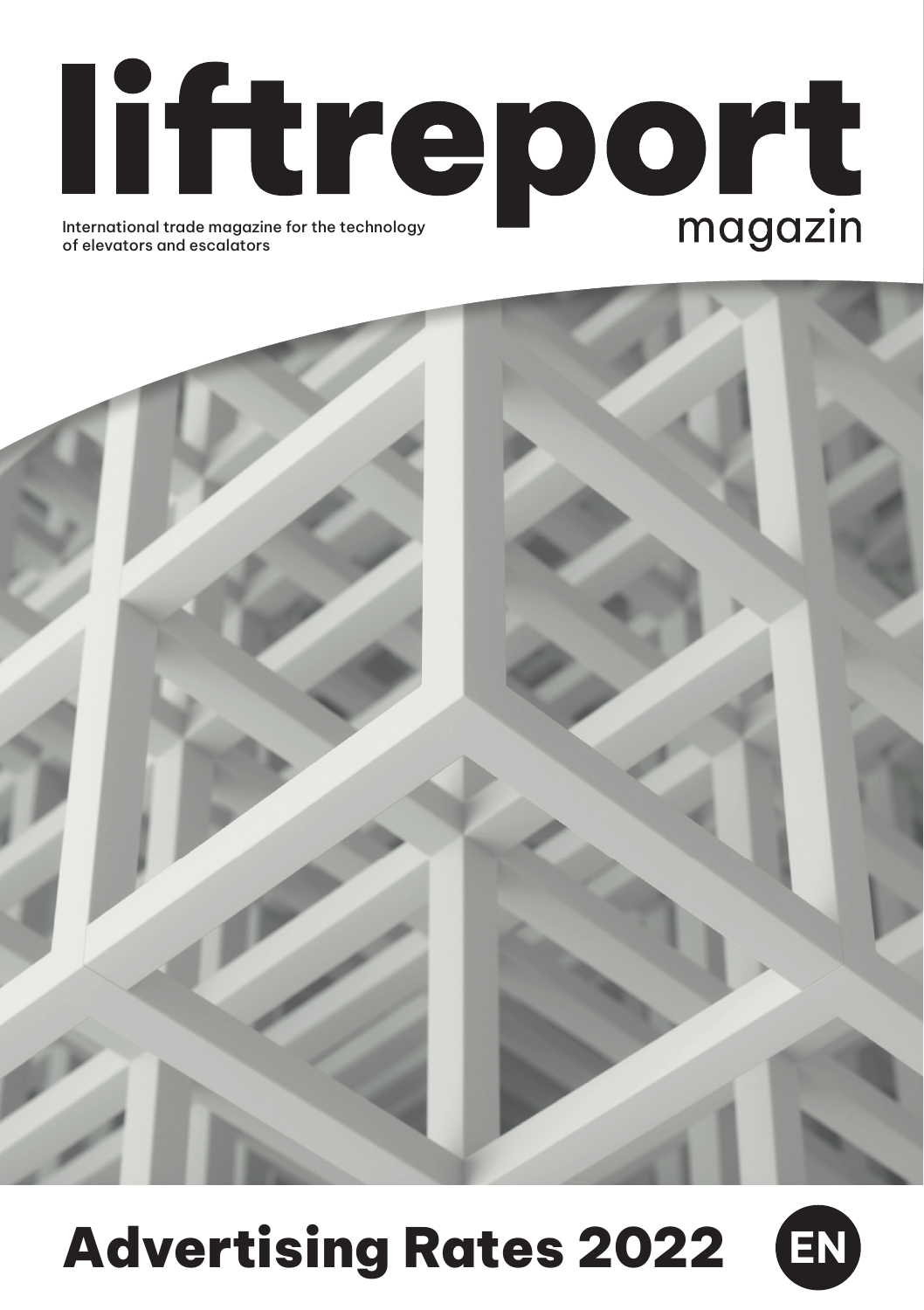### About us **Contacts**

Since almost 50 years the technical journal liftreport is accompanying the lift industry and also covers topics such as escalators, horizontal moving walkways, service lifts and components.

As an independent journal, liftreport is a valuable source of information for lift industry businessmen and managers. With its well-founded articles it is of equal interest to technicians working in the industry, trade, research and specialized institutes, planning and layout departments.

A modern layout allows readers to quickly find any articles of interest, reports about events taking place in the respective sectors of industry, company reports and product information together with features on the latest statutory regulations and standards. National and international associations and institutions use Lift-Report as an information medium.

Published six times a year, liftreport provides topical information on trade events and allows to retrieve current data via homepage.



**Dipl.-Ing. Ulrike Götz**  Responsible Editor

Phone: +49 (0) 231.92 50 55-53 E-Mail: goetz@der-vfz.de



**Lisa Thünken**  Advertising Manager (Print/Web) and Contact for Subscribers

Phone: +49 (0) 231.92 50 55-52 E-Mail: thuenken@der-vfz.de

### Editorial circulation

| printed Edition                                                  | 6.000 |
|------------------------------------------------------------------|-------|
| <b>Circulation</b>                                               | 5.913 |
| For exhibitions and events edition of magazins and DVD's raised. |       |
| Subscriber                                                       | 3.834 |
| Complimentary copies                                             | 2.079 |
| DVD with the issues of 2021                                      | 4.500 |
| <b>Countries - Subscriber</b>                                    |       |
| Germany                                                          | 2.635 |
| Europe (without Germany)                                         | 1.887 |
| Asia                                                             | 1.244 |
| USA, Africa, Australia                                           | 147   |



Verlag für Zielgruppeninformationen GmbH & Co. KG

#### **VFZ Verlag für Zielgruppeninformationen GmbH & Co. KG**

Hengsener Str. 8a, D-44309 Dortmund P.O. Box 12 01 21, D-44291 Dortmund Phone: +49 (0) 231.92 50 55-50 E-Mail: service@der-vfz.de Internet: www.lift-report-magazin.de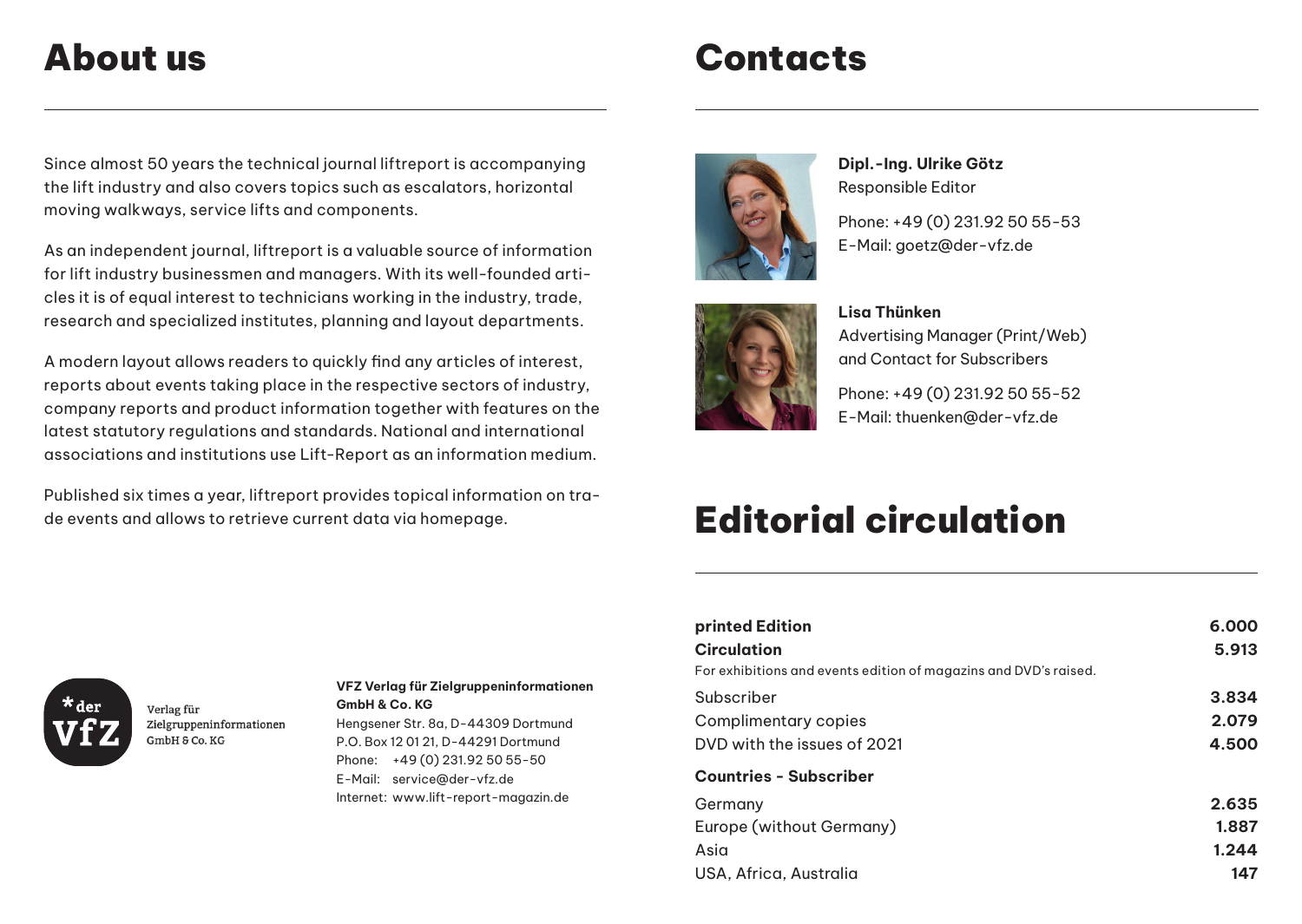## Rates and formats The Miscellaneous

| Journal format: | 210 mm x 297 mm (DIN A4)        |
|-----------------|---------------------------------|
| (wide x high)   | $+3$ mm bleed = 216 mm x 303 mm |
| Type area:      | 187 mm x 265 mm                 |
| (wide x high)   | 3 columns, each 59 mm x 265 mm  |

| Page                | <b>Format mm</b><br>(wide x high) | 4 <sub>c</sub><br>Euro | black/white<br>Euro |
|---------------------|-----------------------------------|------------------------|---------------------|
| 2/1 (format bleed)  | 420 x 297                         | $4.500,-$              | $3.000,-$           |
| 1/1                 | 210 x 297                         | $2.390,-$              | $1.630,-$           |
| 1/1 (format bleed)  | 210 x 297                         |                        |                     |
| 1/1 (type area)     | 187 x 265                         |                        |                     |
| $2/3$ (2 columns)   | 123 x 265                         | $1.940,-$              | $1.175,-$           |
| 2/3 (format bleed)  | 131 x 297                         |                        |                     |
| 2/3 (landscape)     | 187 x 177                         |                        |                     |
| 2/3 (format bleed)  | 210 x 197                         |                        |                     |
| $1/2$ (upright)     | $91 \times 265$                   | $1.630,-$              | $875,-$             |
| 1/2 (format bleed)  | 105 x 297                         |                        |                     |
| 1/2 (landscape)     | 187 x 130                         |                        |                     |
| 1/2 (format bleed)  | 210 x 150                         |                        |                     |
| 1/3 (single column) | 59 x 265                          | $1.375,-$              | $620,-$             |
| 1/3 (format bleed)  | 67 x 297                          |                        |                     |
| $1/3$ (2 columns)   | 123 x 130                         |                        |                     |
| 1/3 (format bleed)  | 131 x 150                         |                        |                     |
| 1/3 (landscape)     | 187 x 90                          |                        |                     |
| 1/3 (format bleed)  | 210 x110                          |                        |                     |
| 1/4 (landscape)     | 123 x 100                         | $1.285,-$              | $515,-$             |
| 1/4 (format bleed)  | 131 x 120                         |                        |                     |
| $1/4$ (3 columns)   | 187 x 63                          |                        |                     |
| 1/4 (format bleed)  | $210 \times 83$                   |                        |                     |
| 1/4 (single column) | 59 x 200                          |                        |                     |
| 1/4 (format bleed)  | 67 x 220                          |                        |                     |
| 1/8 (landscape)     | $123 \times 50$                   | $1.080,-$              | $310,-$             |
| 1/8 (upright)       | 59 x 100                          |                        |                     |

From 1/3 page and smaller we cannot ensure a placement on the right side. Additional fee € 50, – per advertisement and issue. All prices are exclusive of VAT. No VAT will be charged to foreign countries.

### **Data supply**

Technical production reasons require a "bleed" (zone outside the document format, edge where the cut is made) of at least 3 mm to be provided. The document elements (texts) of the advertisements which are positioned within the bleed must therefore feature a 3 mm safety distance to the paper edge. The layout margins toward the edges of the magazine or to the binding are 12 mm at the top edge, 8 mm at the outside edge, 20 mm at the bottom edge and 15 mm at the binding. Example: A **half-page ad in portrait format**, bleed to three edges, has a gross format of **108 x 303 mm** and this will be trimmed to net size of **105 x 297 mm.**

#### **Special insertions**

| Inside Front Cover (4c)                                                                                 | € 2500,- | <b>Outside Rear Cover (4c)</b>             | € 2500.- |
|---------------------------------------------------------------------------------------------------------|----------|--------------------------------------------|----------|
| <b>Enclosure/Insert</b>                                                                                 |          |                                            |          |
| Prices for delivered prints. Printing possible on request.<br>No discount on inserts and loose inserts. |          |                                            |          |
| one sheet                                                                                               |          | € 2000,-                                   |          |
| double folded sheet                                                                                     |          | € 3500,-                                   |          |
| <b>Rate by millimetre</b>                                                                               |          |                                            |          |
| per advertising column (59 mm wide)                                                                     |          | € 3.60                                     |          |
| <b>Discount</b>                                                                                         |          | <b>Mode of payment</b>                     |          |
| current year                                                                                            |          | With placement of order our business terms |          |
| 2 ads<br>3%                                                                                             |          | shall be deemed accepted.                  |          |
| 4 ads<br>5%                                                                                             |          | Term of payment net within 2 weeks on re-  |          |
| 6 ads<br>10%                                                                                            |          | ceipt of invoice.                          |          |

agency commission 15%.

#### **Subscription**

Lift-Report is published 6 times a year and is available from our publishing house or in bookshops. Separate editions can be purchased at a price of € 21,– in Germany and € 25,– abroad. A one-year subscription is available at a special discount price of € 72,90 in Germany and € 99,– abroad (including delivery charge).

#### **All issues of the year on DVD**

#### **DVD prices:**

Germany **€ 35,00** Outside Germany **€ 40,00**

Customers who have a paid subscription receive the DVD free of charge!

Place your logo on the DVD cover and you will always be present by displaying the DVD at all relevant trade fairs and events!

#### Price: **€ 262,50** Format: **125 mm wide x 125 mm high (+ 3 mm Bleed on each side)**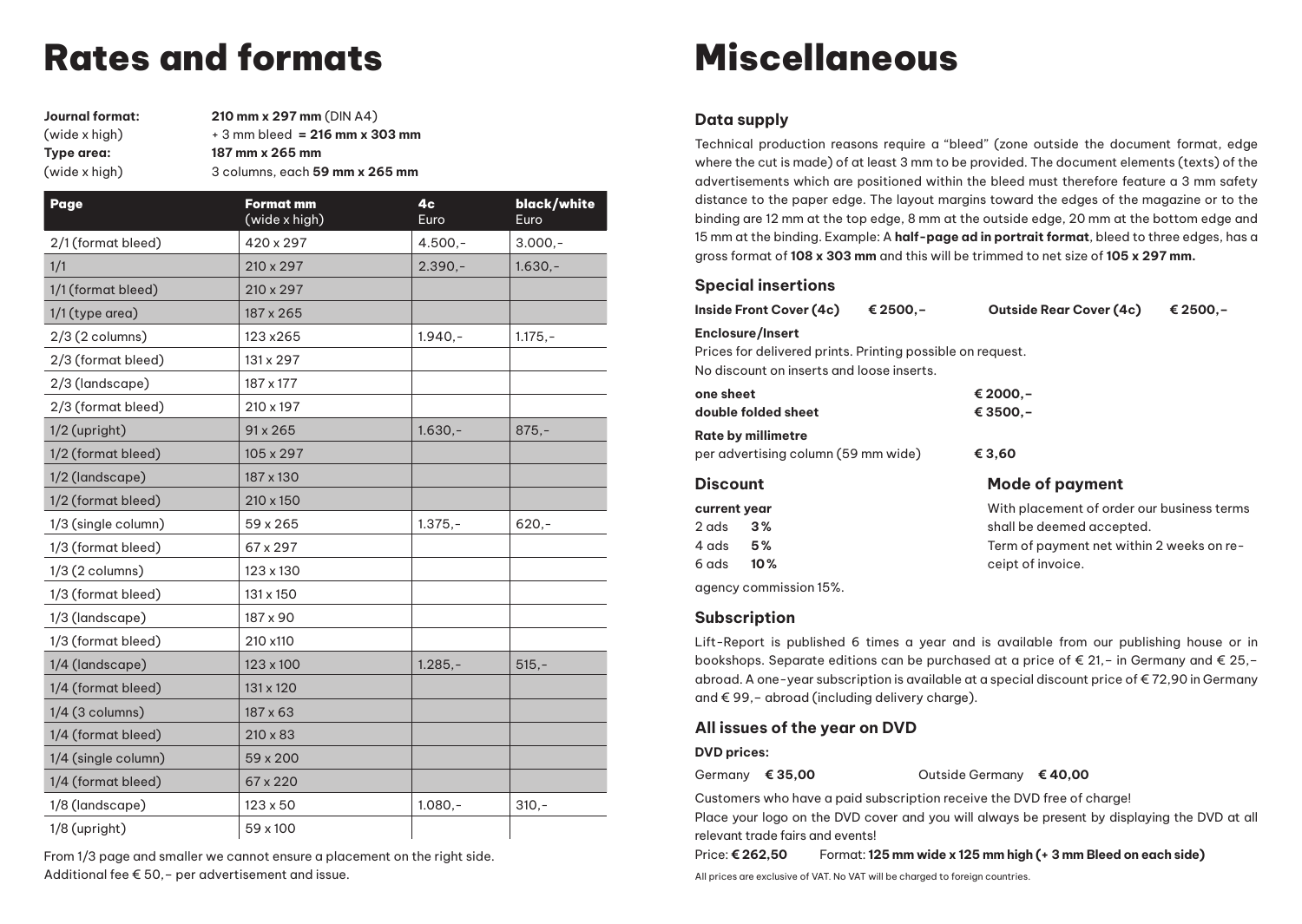### Schedule 2022

| <b>Issue</b>                                                     | corresponding<br>to the events                                                                                                                                                                                                                                                   | <b>Deadline</b><br><b>Editorial</b> | <b>Deadline</b><br><b>Advertisement</b> |
|------------------------------------------------------------------|----------------------------------------------------------------------------------------------------------------------------------------------------------------------------------------------------------------------------------------------------------------------------------|-------------------------------------|-----------------------------------------|
| 1/2022<br>date of<br>appearance:<br>beginning of<br>Febuary 2022 | Asansör Istanbul<br>Istanbul - Turkey<br>March 10th - 13th 2022                                                                                                                                                                                                                  | 12.11.2022                          | 10.12.2022                              |
| 2/2022<br>date of<br>appearance:<br>beginning of<br>April 2022   | interlift<br>Augsburg, Germany<br>April 26th - 29th 2022<br><b>World Elevator &amp;</b><br><b>Escalator EXPO2022</b><br><b>National Exhibition</b><br>and Convention Center<br>(Shanghai)<br>May 10th - 13th 2022<br><b>ELEVCON</b><br>Grandior Hotel,<br>Prague, Czech Republic | 28.01.2022                          | 25.02.2022                              |
|                                                                  | May 31st - June 2nd 2022                                                                                                                                                                                                                                                         |                                     |                                         |
| 3/2022<br>date of<br>appearance:<br>beginning of<br>June 2022    | <b>Schwelmer Symposium</b><br>Sprockhövel - Germany<br>June 14th - 15th 2022                                                                                                                                                                                                     | 29.03.2022                          | 29.04.2022                              |

| <b>Issue</b>                                                         | corresponding<br>to the events                                                                                                        | <b>Deadline</b><br><b>Editorial</b> | <b>Deadline</b><br><b>Advertisement</b> |
|----------------------------------------------------------------------|---------------------------------------------------------------------------------------------------------------------------------------|-------------------------------------|-----------------------------------------|
| 4/2022<br>date of<br>appearance:<br>beginning of<br>August 2022      | <b>E2 Forum</b><br>Frankfurt, Germany<br>September 21st - 22nd<br>2022<br><b>Euro Lift</b><br>Kielce, Polen<br>October 5th - 6th 2022 | 25.05.2022                          | 27.06.2022                              |
| 5/2022<br>date of<br>appearance:<br>beginning of<br>October<br>2022  | <b>Lift Expoltalia</b><br>MICO - Milan Congresses<br>October 19th - 22nd 2022                                                         | 25.07.2022                          | 26.08.2022                              |
| 6/2022<br>date of<br>appearance:<br>beginning of<br>December<br>2022 | <b>BAU 2023</b><br>Munich - Germany<br>January 9th - 14th 2023                                                                        | 30.09.2022                          | 28.10.2022                              |

As at: 23rd May 2022

**The exact dates of the exhibitions you can find on the calendar of** 

## The exact dates of the exhibitions you can find on the calendar of **www.lift-report-magazin.de**